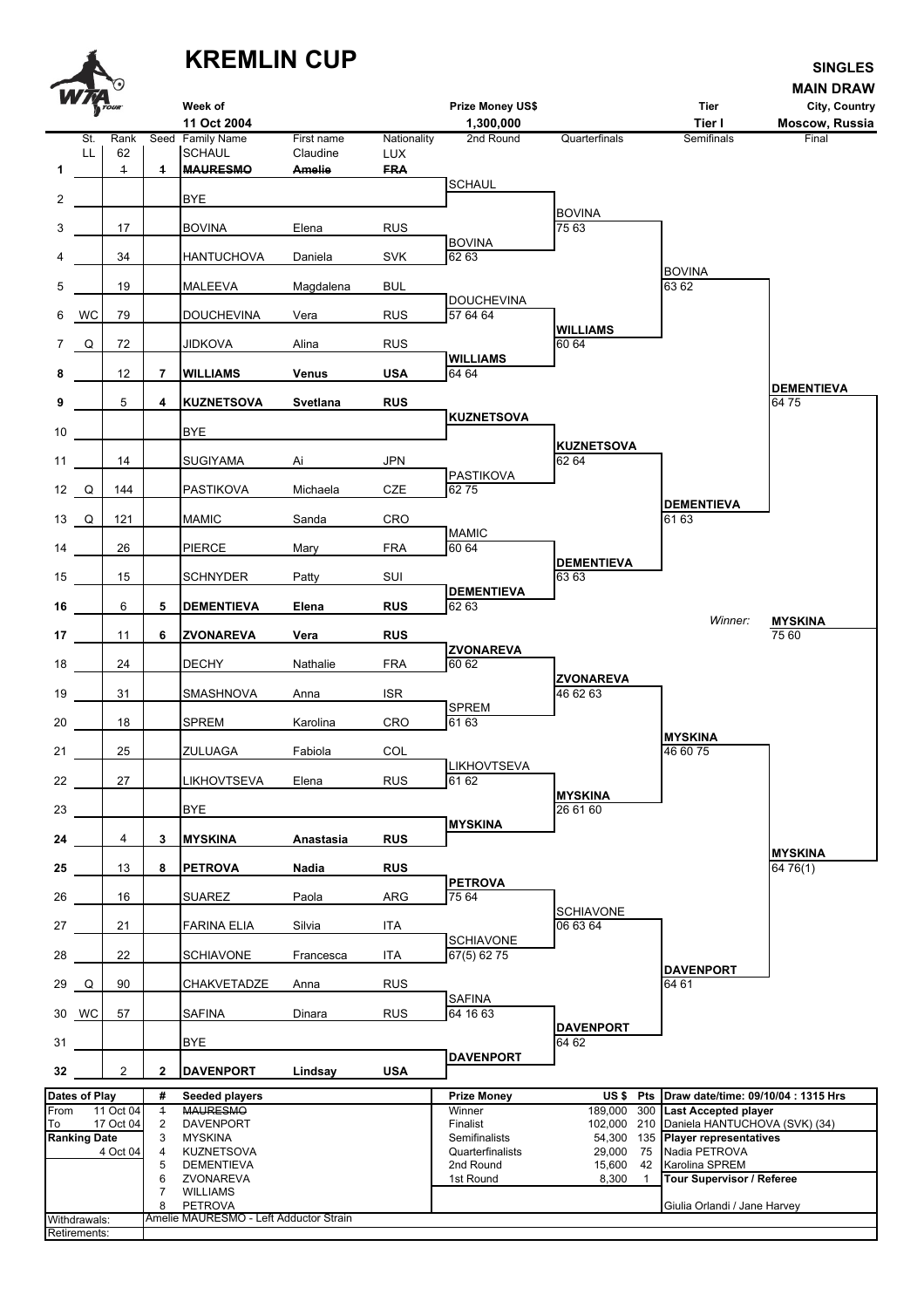

| Dates of Play             | # | <b>Seeded teams</b>  | <b>Prize Money</b> | US \$/team | Pts IDraw date/time: 10/10/04 : 1230 Hrs |
|---------------------------|---|----------------------|--------------------|------------|------------------------------------------|
| 11 Oct 04<br><b>IFrom</b> |   | <b>RUANO PASCUAL</b> | <b>Winners</b>     |            | 59.000 300 Last Accepted team            |
| lTo<br>17 Oct 04          |   | <b>SUAREZ</b>        | <b>Finalists</b>   |            | 31,450 210 E BIRNEROVA/L PRUSOVA (188)   |
| <b>Ranking Date</b>       |   | <b>KUZNETSOVA</b>    | Semifinalists      |            | 16.900 135 Player representatives        |
| 4 Oct 04                  |   | LIKHOVTSEVA          | 2nd Round          | 9.000      | 75 Galina FOKINA                         |
|                           |   | <b>DEMENTIEVA</b>    | 1st Round          | 4.800      |                                          |
|                           |   | <b>SUGIYAMA</b>      |                    |            | <b>Tour Supervisor / Referee</b>         |
|                           |   | <b>MYSKINA</b>       |                    |            |                                          |
|                           |   | ZVONAREVA            |                    |            | Giulia Orlandi / Jane Harvey             |
| Withdrawals:              |   |                      |                    |            |                                          |
| Retirements:              |   |                      |                    |            |                                          |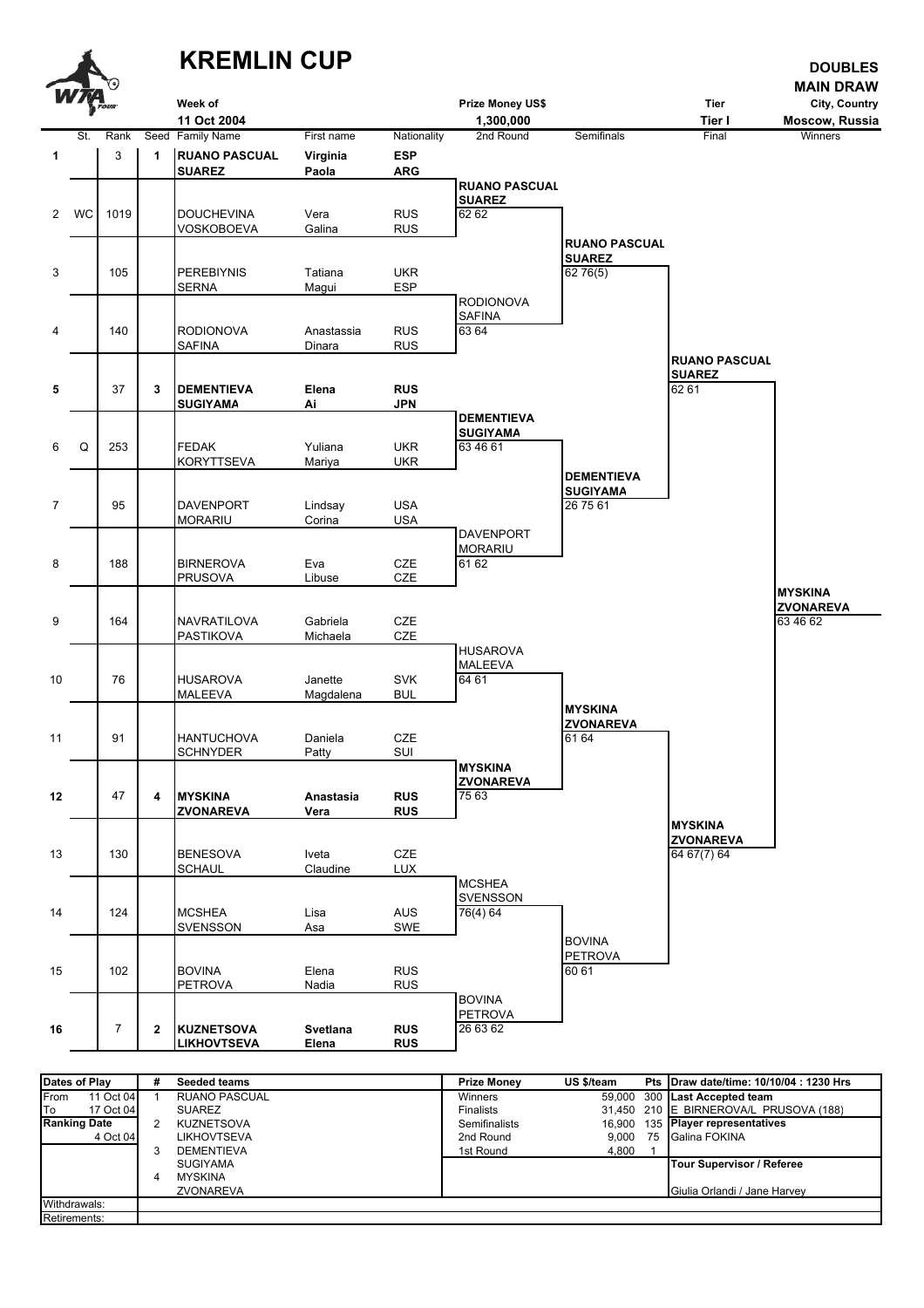## **KREMLIN CUP**

**Retirements**